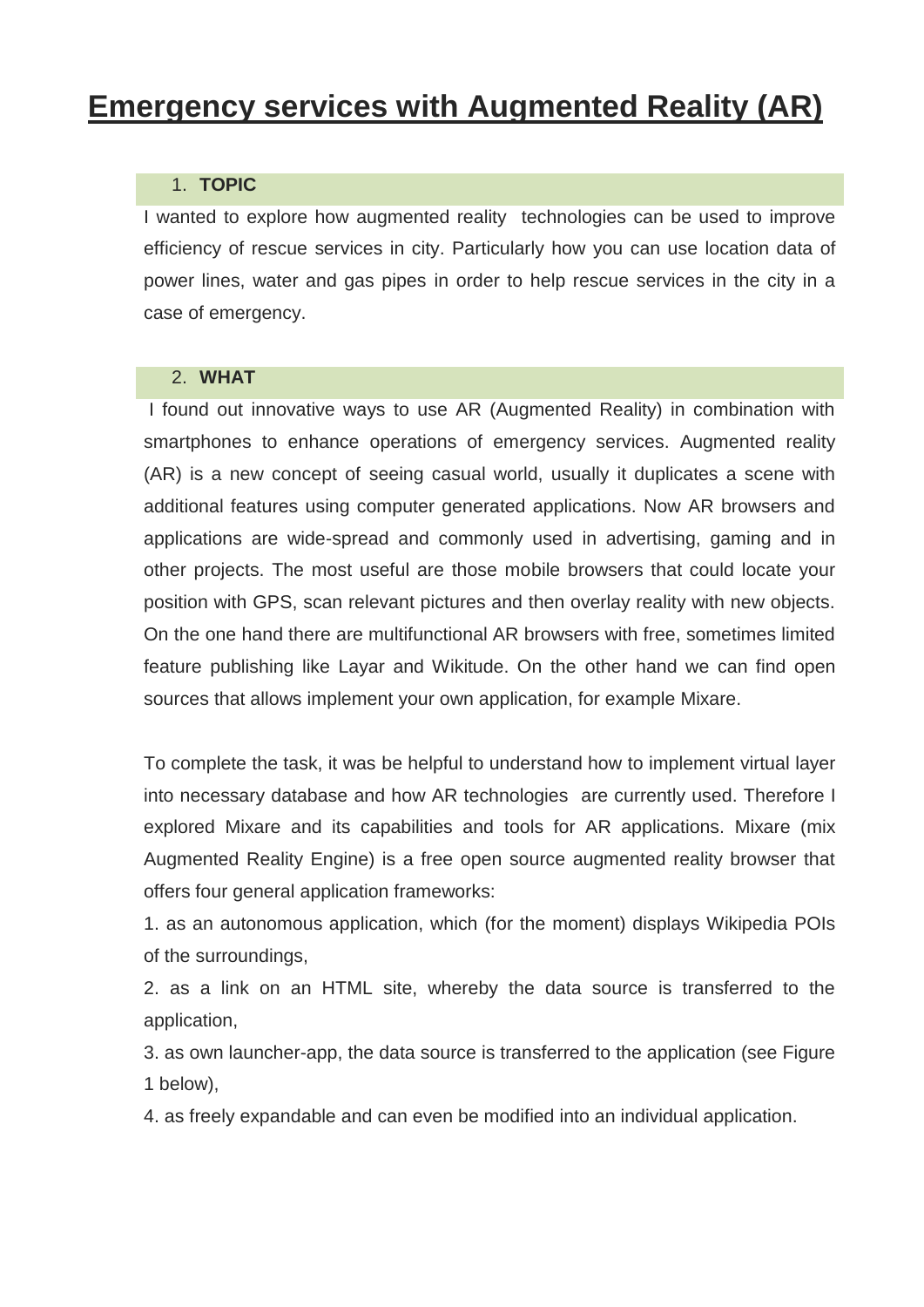The Mixare app can display Wikipedia points of interest (POIs) by default, however it is possible to launch mixare with other data source. It can work as a completely autonomous application and is available as well for the development of own implementations. This extensible browser-based tool mentioned above offers similar feature sets for Android developers, notably pinning external URLs to specific latitude and longitude locations.



Figure 1: Mixare http://www.mixare.org/wp-content/uploads/how-to-use-mixare-3.png

The Mixare project wiki has an introductory guide to developing your own apps using its code, so it is enough documented. On the other hand there had been complains about lack of tutorials. For now Mixare doesn't support different data bases with geoinformation or shape files but probably is would be introduced soon.

I still would like to learn how to combine AR and geodata from different network databases in order to create a system that allows see the city in an interactive way, with virtual hot-spots for officials. For now the best platform to use is Mixare.



Figure 2: Street in Stockholm. Source: Author's photo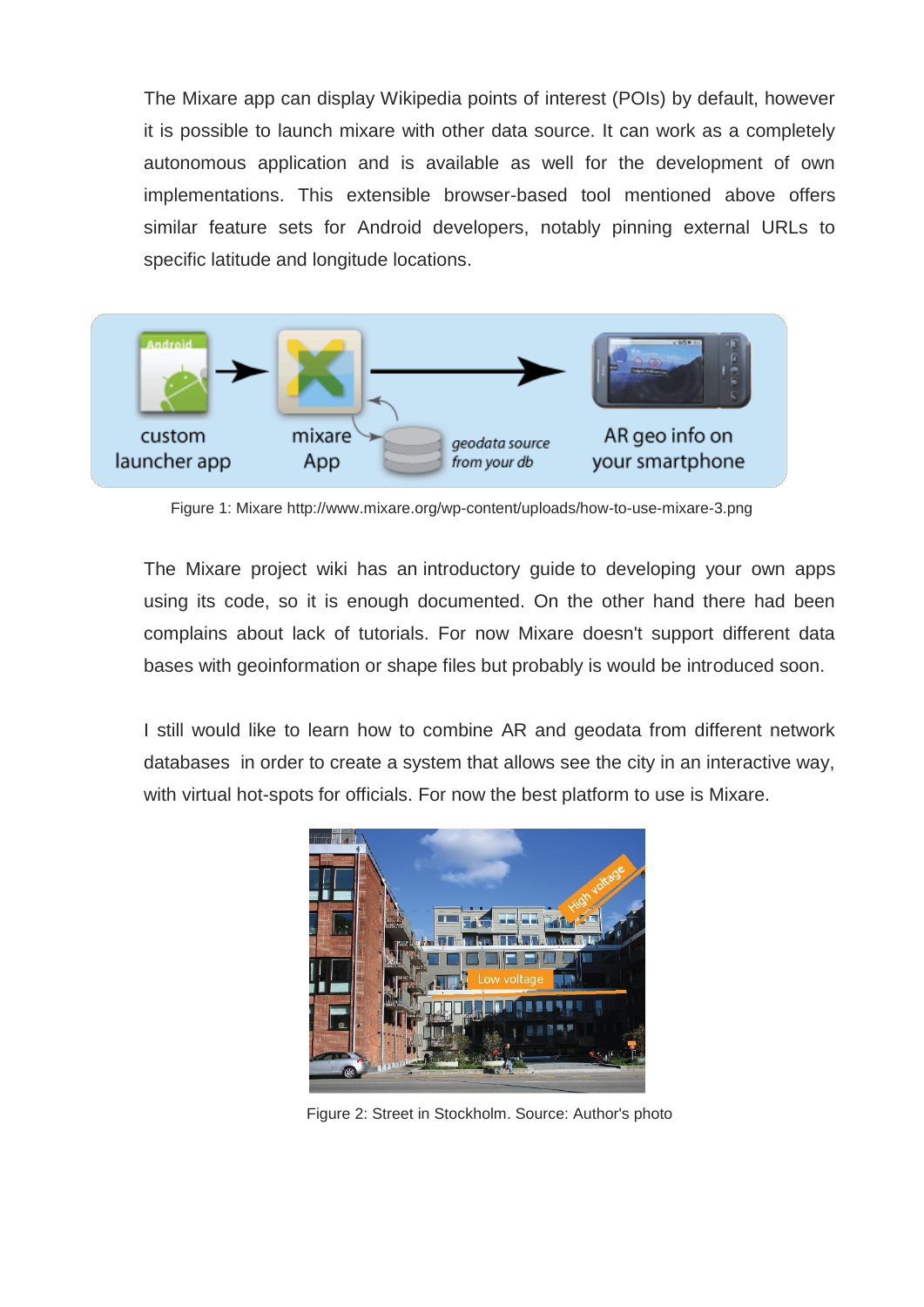# 3. **WHY**

I have been working with AR technologies for museums and other cultural sites. After a while, I realized that AR can be used not only for enhancing entertainment or just for fun way of representing things. AR has far more opportunities in the smart city development. Apart from commercial use, AR could help people to solve security issues faster. Emergencies are a fact of life, and first responders, police and firefighters often arrive at chaotic scenes and need to make sense of the environment and navigate a place they've never been. Wouldn't it be cool if they could see a virtual map of the site or have "X-ray vision" to see underground water and power lines?

# 4. **WHERE**

This project is in Stockholm, Sweden.



Figure 3: Location of Stockholm. Screenshots from<https://maps.google.com/>

#### 5. **WHO**

Project will be aimed to emergency and rescue services which ensure public safety and health by addressing different emergencies, mainly police, fire department, emergency medical service.

# 6. **ENGAGE**

I got feedback from other course participants and improved project depending on their opinion.

*More specific details about technology.*

AR technology is explained in Part 2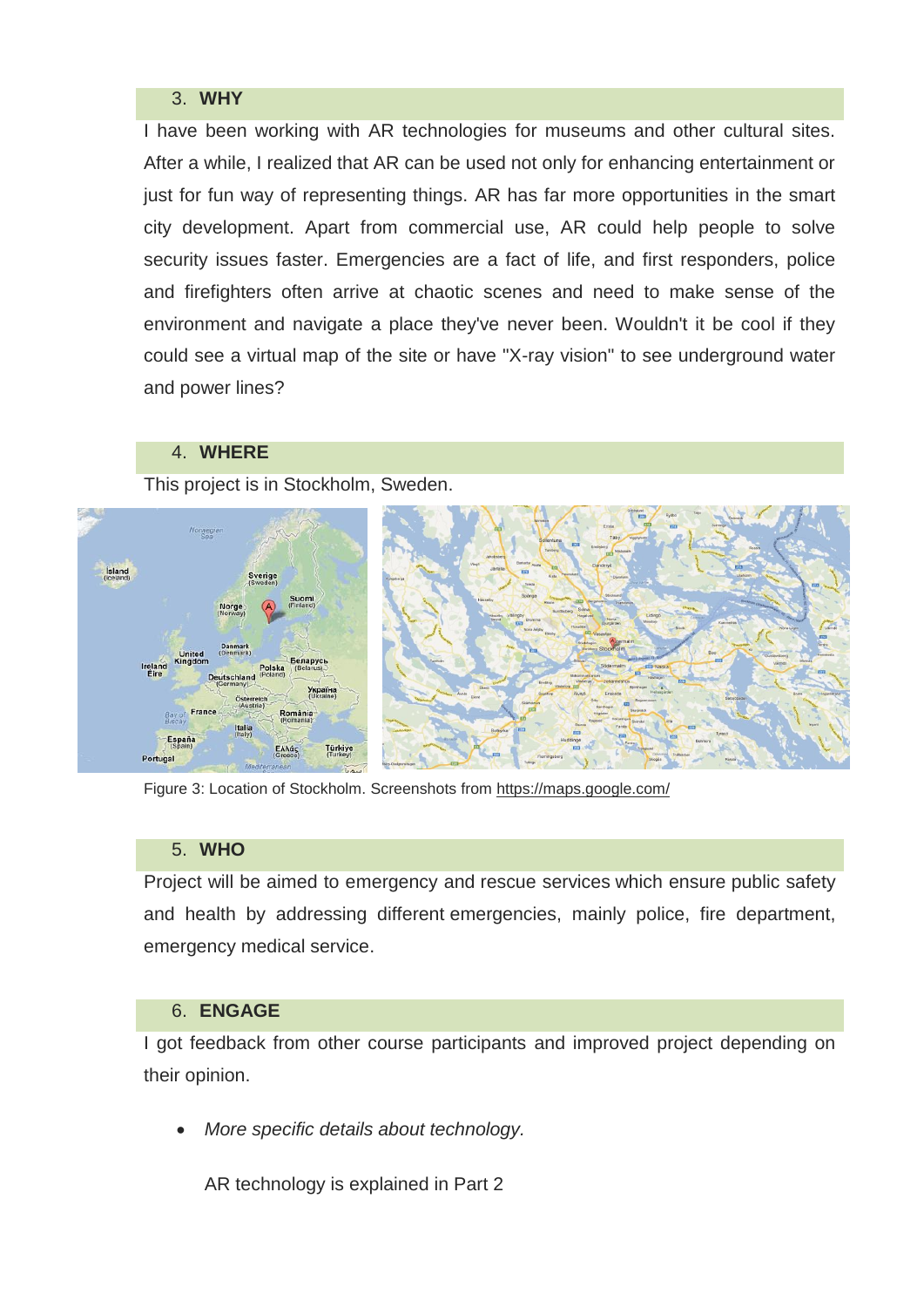*What a great idea! I understand you would like to use AR to help visualize routes and even emergency scenes for emergency service personnel, which would help improve a city's crisis management system a lot. I am a little unclear what the actual final product will be. I understand it would be an app, but how will it actually display augmented reality?* 

Yes, it will be app which would show different city data layers. For detailed information, see the poster of the project.

 *Also, if the app will show the closest endangered person, how does this person in danger actually alert himself to the rescue team. This is also something I wasn't very clear about. Otherwise, great idea and definitely a great example of how technology can improve city life.*

The app won't show the closest endangered person, it would depict any lacking data for emergency services, like water tubes.

 *This is an interesting proposal. The idea of being able to buried services and utilities would no doubt be useful, but I do wonder though how the resolution of the AR would compare with the resolution of the GPS systems currently in use by the emergency services.*

Currently emergency services are using GPS for address tracking not for utilities. Also this system is used just in cars for navigation purposes, but project involves smartphone or tablet application that could be uses anywhere without depending on environmental conditions.

*I like the project, if well implemented it will surely improve the quality of emergency services. As you already noted, the availability of data may be critical. Not only the location of underground cables and pipes, at least in my city, is usually unknown to companies who work there. The data of emergency services are poor structured and difficult to analyze. Finally, some of the end users could find the new technology really hard and adverse it. I wish you the best success.*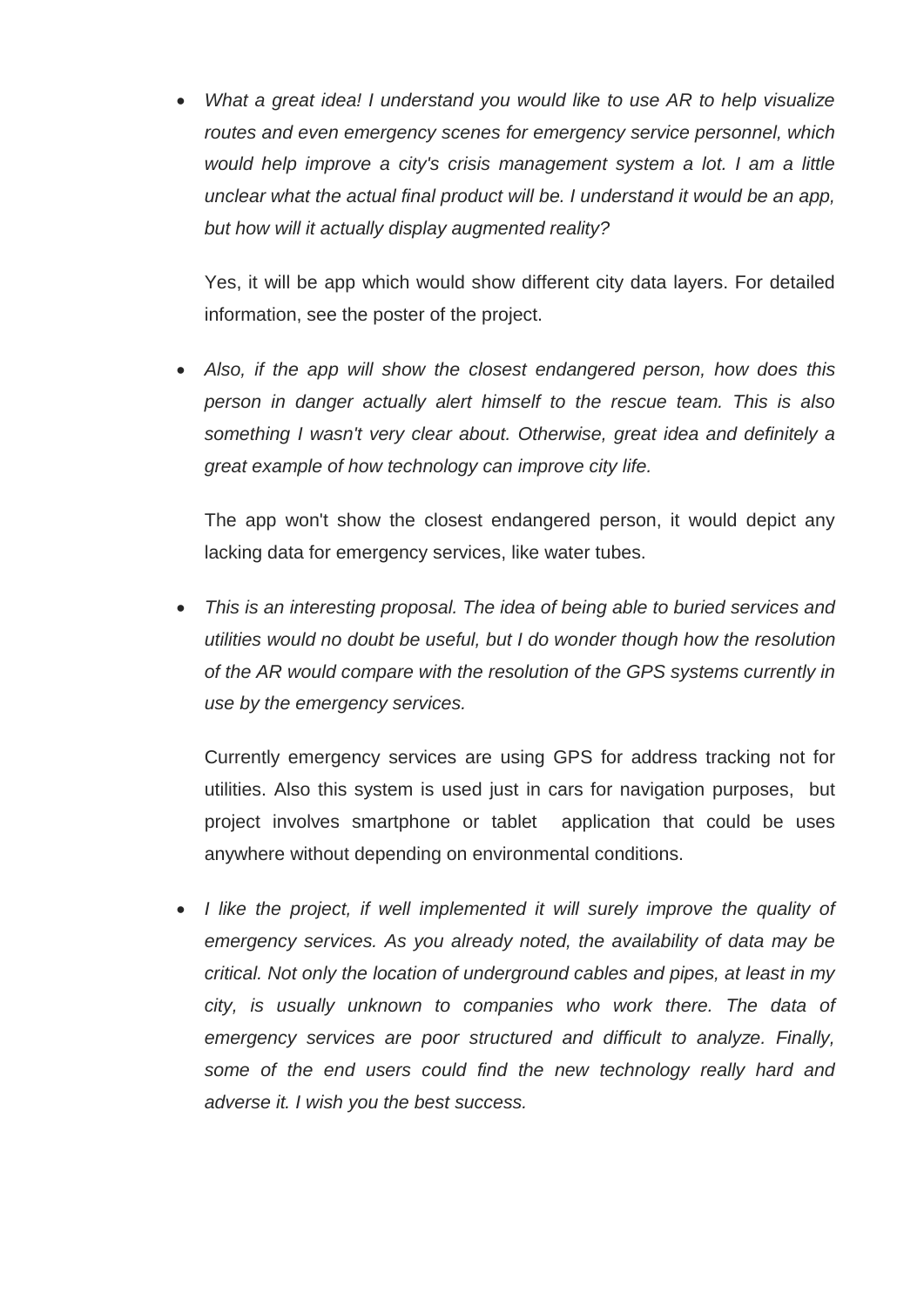Yes, this is one of the biggest threat what impact whole project. But I am sure that in future city would have all necessary data from different companies and they would be structured in one data base.

- *This is spectacular idea in my opinion! The student appears really committed in their research.*
- *I think this project is a really good idea, it is real, and it could be implemented in all cities*
- *Good job, you and your friend chose a great theme. Explore it and will be very useful for new models of cities. Congratulations!*

# 7. **HOW**

- Data Analysis: I will analyze available open source data. Unfortunately, mainly other data regarding to rescuing services, like water source, electricity or gas lines are not available to public.
- Design: I would like to design a mobile application that would allow officials to see closest endangered place/person and show the distance to the nearest necessary tools for rescuing operation. Details about the app are available in the poster.
- Challenge: I used idea of AR in 'Google Street View stitching' assignment

I chose area where I live and walking by it every day and therefore I saw some improvements to be considered. Also I know a lot of people from neighborhood who are experiencing problems centered in the area and they suggested their possible solutions.

How would you enhance this area through the use of technology?

I want to use augmented reality application for smatphones, like in the figure 4 below, to help rescue services to navigate in the area. In fact you can see that all buildings in that quarter are almost the same. It is hard to distinguish buildings or navigate, if you are there for the first time. Imagine if it is matter of live and death and ambulance is searching for the right address for 10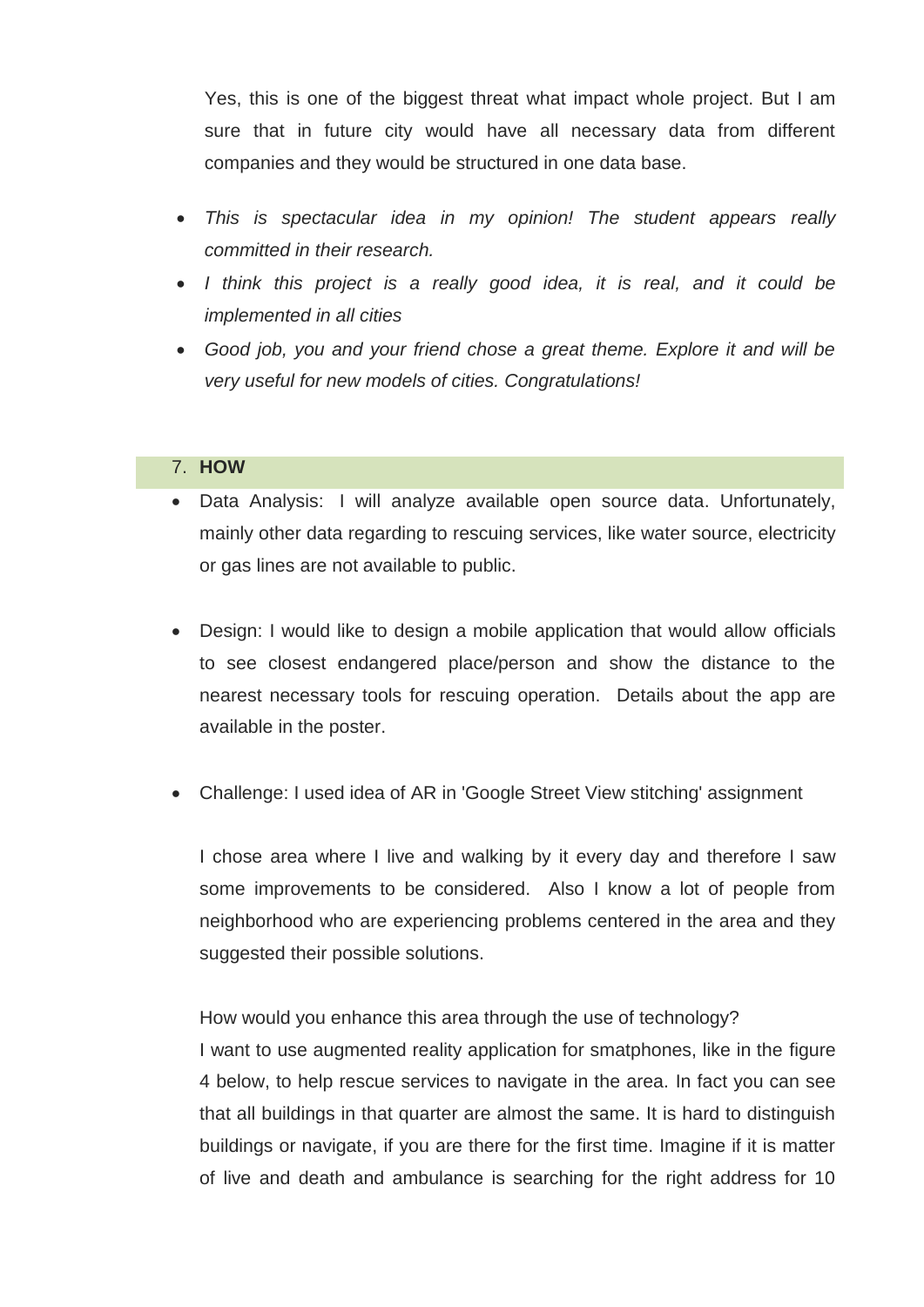min? Emergencies are a fact of life, and first responders, police and firefighters often arrive at chaotic scenes and need to make sense of the environment and navigate a place they've never been. That is the main reason of using and implementing augmented reality technologies.



Figure 4: AR addresses in street in Stockholm. Screenshot from<https://maps.google.com/>

# 8. **FINAL PRODUCT**

Based on feedbacks and data/information analyses, I will then provide a written description, along with some drawings of what the app would look like. The final product is expected to be a poster that includes general preview of the apps layers and its usage of data. Currently, two posters are made and they preview AR system with water pipes and power lines. We could also understand that those two cases can be two layers on the AR map.

Before starting the project, a proper and deeper technology evaluation is needed. AR technologies only now are expanding and people are getting familiar with them. Nevertheless this is the right moment for creating innovative and breath taking applications like underworld AR system. Only limitation in this project is the lack of knowledge and experience in AR technology implementation.